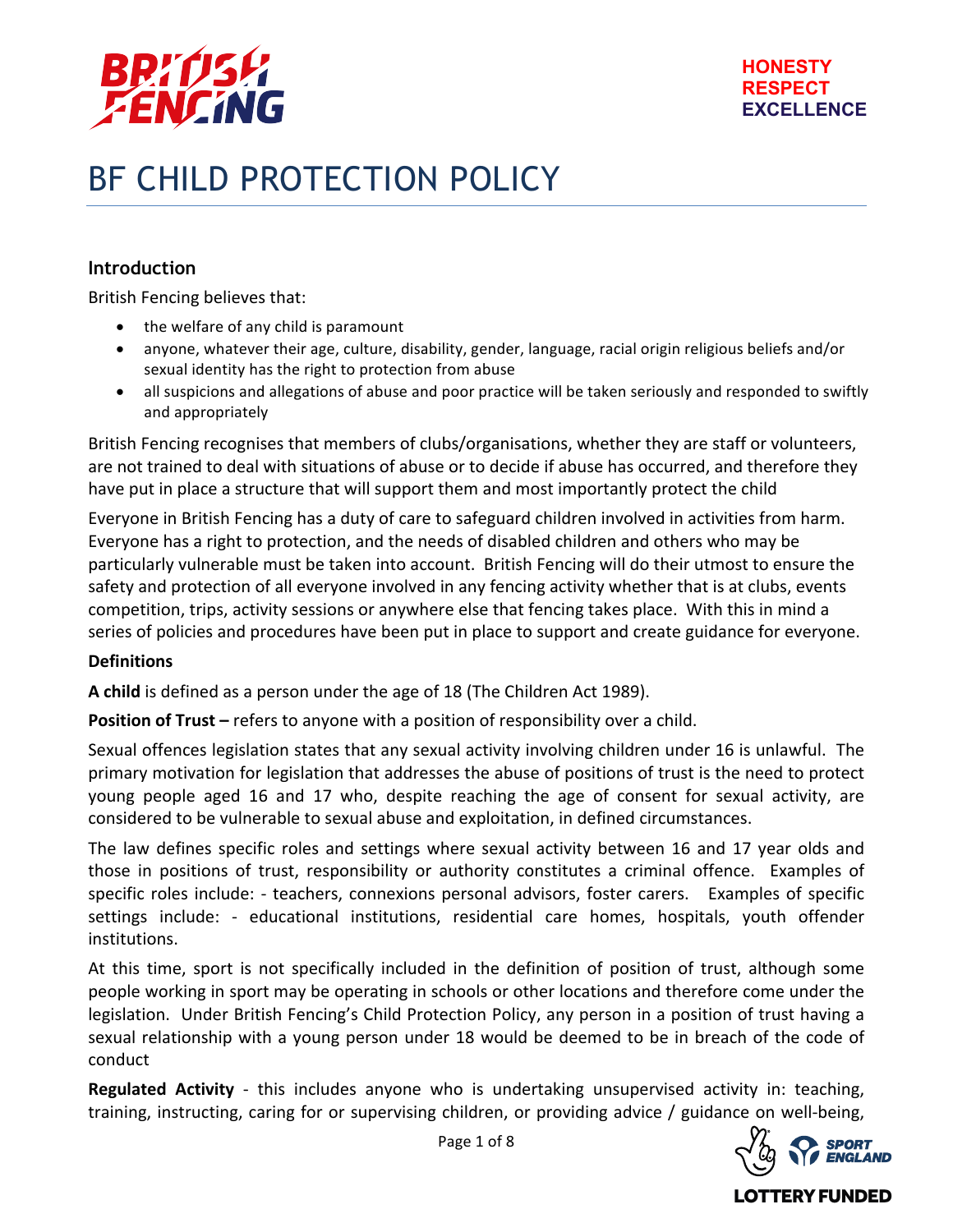or driving a vehicle only for children. It also includes people who are working in "specified places" for example schools, children's homes, childcare premises, but not those who are supervised volunteers. In both instances this only covers instances where the activity is done regularly by the same person, ie once a week or on 4 or more days in a 30 day period or overnight.

#### **Definitions of Abuse**

There are four main types of abuse. These are:

**Physical Abuse** – this may involve hitting, shaking, throwing, poisoning, burning or scalding, drowning, suffocating, or otherwise causing physical harm to a child. Physical harm may also be caused when a parent or carer fabricates the symptoms of, or deliberately induces, illness in a child.

Examples of physical abuse in sport may be when a child is forced into training and competition that exceeds the capacity of his or her immature and growing body; or where a child is given drugs to enhance performance or delay puberty.

**Sexual Abuse** – involves forcing or enticing a child or young person to take part in sexual activities, including prostitution, whether or not the child is aware of what is happening. The activities may involve physical contact, including penetrative (e.g. rape, buggery or oral sex) or non- penetrative acts. They may include non-contact activities, such as involving children in looking at, or in the production of, sexual online images, watching sexual activities, or encouraging children to behave in sexually inappropriate ways.

In sport, coaching techniques that involve physical contact with children can potentially create situations where sexual abuse may go unnoticed. The power of the coach over young performers, if misused, may also lead to abusive situations developing.

**Emotional Abuse** – is the persistent emotional maltreatment of a child such as to cause severe and persistent adverse effects on the child's emotional development. It may involve conveying to children that they are worthless or unloved, inadequate, or valued only insofar as they meet the needs of another person. It may feature age or developmentally inappropriate expectations being imposed on children. These may include interactions that are beyond the child's developmental capability, as well as overprotection and limitation of exploration and learning, or preventing the child participating in normal social interaction.

It may involve seeing or hearing the ill-treatment of another. It may involve serious bullying, causing children frequently to feel frightened or in danger, or the exploitation or corruption of children. Some level of emotional abuse is involved in all types of maltreatment of a child, though it may occur alone.

Examples of emotional abuse in sport include subjecting children to constant criticism, name calling, and sarcasm or bullying. Putting them under consistent pressure to perform to unrealistically high standards is also a form of emotional abuse.

**Neglect** – the persistent failure to meet a child's basis physical and/or psychological needs, likely to result in the serious impairment of the child's health or development. Neglect may occur during pregnancy as a result of maternal substance misuse. Once a child is born, neglect may involve a parent or carer failing to:

- Provide adequate food, clothing or shelter (including exclusion from home or abandonment)
- Protect a child from physical harm and emotional harm or danger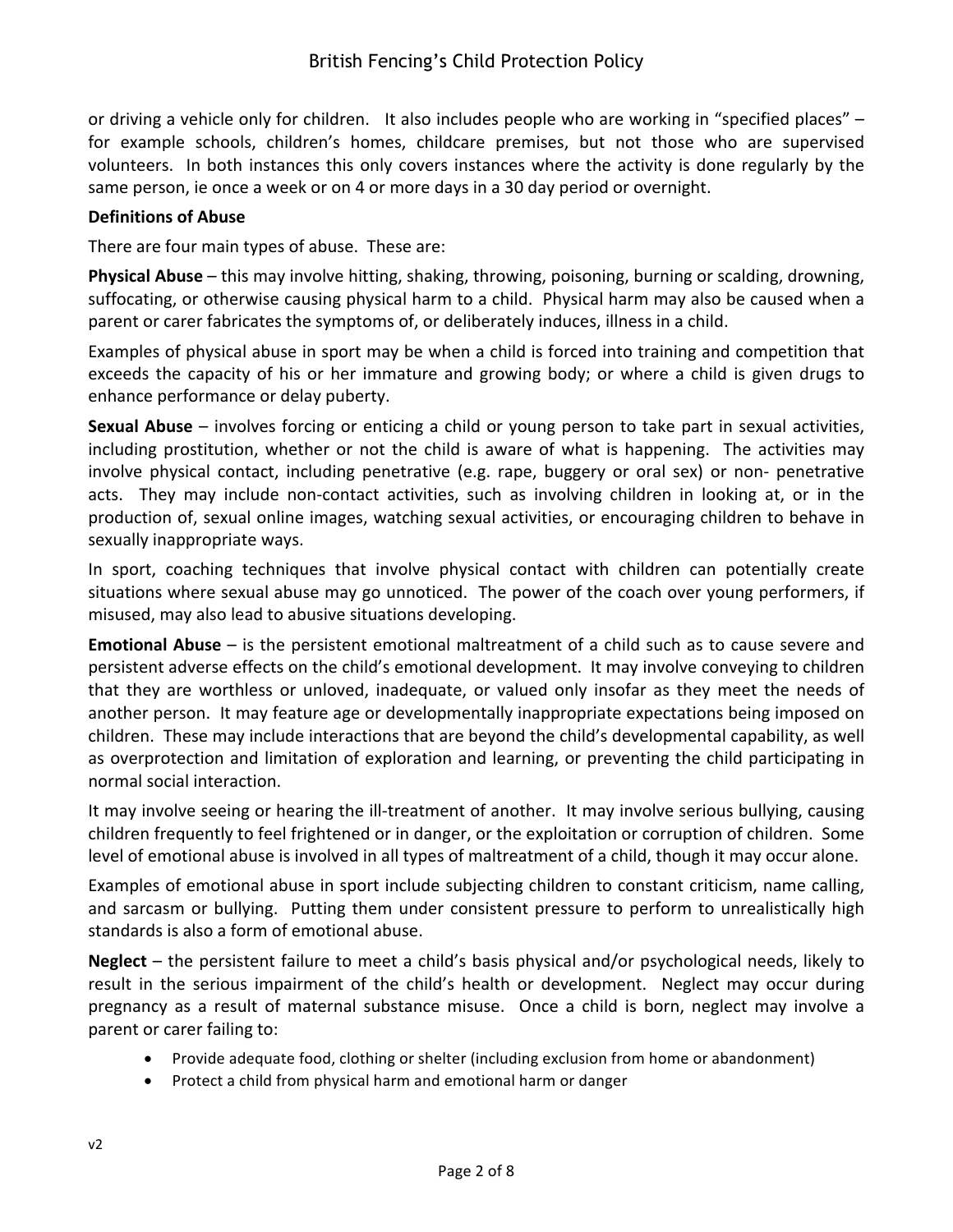- Ensure adequate supervision (including the use of inadequate care  $-$  givers)
- Ensure access to appropriate medical care or treatment

It may also include neglect of, or unresponsiveness to, a child's basic emotional needs.

Examples of neglect in sport could include: not ensuring children are safe; exposing them to undue cold or heat, or exposing them to unnecessary risk of injury.

# **Policy aims**

The aim of our Child Protection Policy is to promote good practice. British Fencing will do this by a number of means including:

- providing children, young people with appropriate safety and protection
- allowing all staff /volunteers to make informed and confident responses to specific issues
- promoting good practice

# **Promoting good practice**

Child abuse, particularly sexual abuse, can arouse strong emotions. British Fencing recognises that it is important to understand these feelings and not allow them to interfere with our judgement about the appropriate action to take. By having a strong framework in place, we believe that this will reduce the judgements that people have to make.

Abuse can occur within many situations including the home, school and the sporting environment. Some individuals will actively seek employment or voluntary work with young people in order to harm them. A coach, instructor, teacher, official or volunteer will have regular contact with young people and be an important link in identifying cases where they need protection. All suspicious cases of poor practice should be reported following the guidelines in this document.

British Fencing hopes that a child who has been subject to abuse outside of fencing will find the support that they need with an aim of the crucial role of improving their self-esteem. British Fencing will work with the appropriate agencies to ensure that they receive the required support.

#### **Good practice guidelines**

Everyone should be encouraged to demonstrate exemplary behaviour in order to promote children's welfare and reduce the likelihood of allegations being made. With this in mind, we expect everyone involved in fencing to follow the following common sense guidelines.

British Fencing expect people when working with children to:

- Always work in an open environment (e.g. avoiding private or unobserved situations and encouraging open communication with no secrets)
- $\bullet$  Treat everyone equally, and with respect and dignity
- Always put their welfare first. This is way more important than winning or achieving goals
- Maintain a safe and appropriate distance (e.g. it is not appropriate for staff or volunteers to have an intimate relationship with a child or to share a room with them)
- Build balanced relationships based on mutual trust that empowers them to share in the decisionmaking process
- Make sport fun, enjoyable and promote fair play
- Ensure that if any form of manual/physical support is required, it should be provided openly. Care is needed, as it is difficult to maintain hand positions when the fencer is constantly moving. Fencers,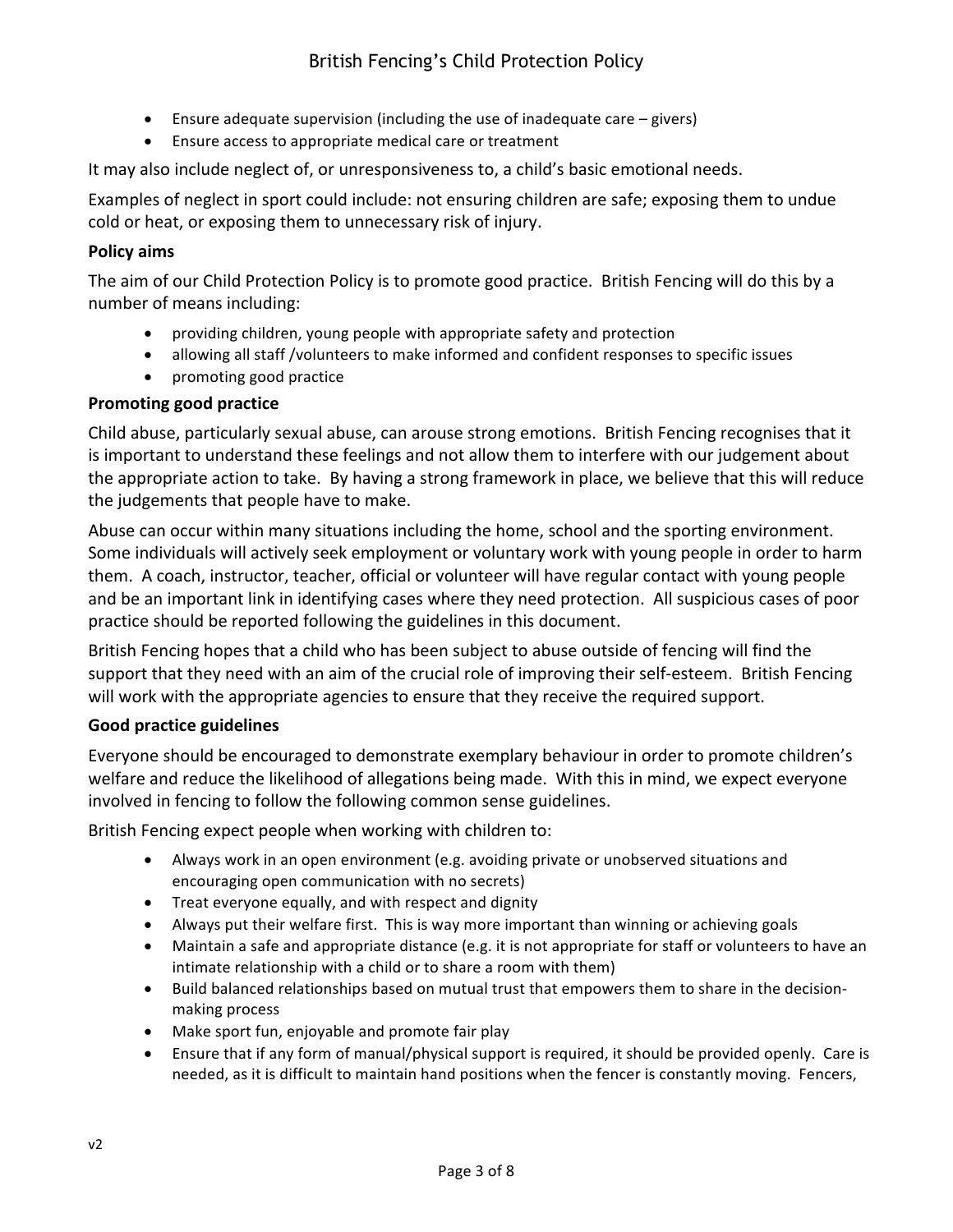and if appropriate carers and/or their parents should always be consulted and their agreement gained 

- Keep up to date with technical skills, qualifications and insurance in sport
- Involve parents/carers wherever possible. For example, encouraging them to take responsibility for their children in the changing rooms. If groups have to be supervised in the changing rooms, we will always ensure supervisors work in pairs
- Ensure that if mixed teams are taken away, they should always be accompanied by a male and female member of staff. British Fencing recognise, however, that same gender abuse can also occur
- Ensure that at tournaments or residential events, adults should not enter anyone's rooms unaccompanied or invite children into their rooms
- Be an excellent role model this includes not smoking or drinking alcohol while "on duty"
- $\bullet$  Give enthusiastic and constructive feedback rather than negative criticism
- Recognise the developmental needs and capacity of our fencers avoiding excessive training or competition and not pushing them against their will
- Secure parental/carers consent in writing to act in loco parentis, if the need arises to administer emergency first aid and/or other medical treatment
- Keep a written record of any injury that occurs, along with the details of any treatment given
- Request written parental consent if officials are required to transport young people in their cars

British Fencing will do their best to avoid the following. British Fencing knows that there are times when these are unavoidable. If this happens, then it will be done with the full knowledge and consent of someone in charge in the club or the child's parents. For example, a child sustains an injury and needs to go to hospital, or a parent fails to arrive to pick a child up at the end of a session:

- avoid spending time alone with children away from others
- avoid taking or dropping off a child to an event or activity.

British Fencing will not allow or condone the following to happen. No one should:

- engage in rough, physical or sexually provocative games, including horseplay
- share a room with a child
- allow or engage in any form of inappropriate touching
- allow children to use inappropriate language unchallenged
- make sexually suggestive comments to a child, even in fun
- reduce a child to tears as a form of control
- fail to act upon and record any allegations made by a child
- do things of a personal nature for children or disabled adults, that they can do for themselves
- invite or allow children to stay with you at your home unsupervised.

British Fencing knows that sometimes it may be necessary for staff or volunteers to do things of a personal nature for someone, particularly if they are young or are disabled. These tasks should only be carried out with the full understanding and consent of parents/carers and the fencer involved. These tasks may include situations where they are helping to dress or undress a fencer, where there is physical contact, lifting or assisting a child to carry out particular activities.

British Fencing expect a person carrying out these tasks to:

- be responsive to a person's reactions
- talk with them about what is happening and give choices where possible
- avoid taking on the responsibility for tasks for which they are not appropriately trained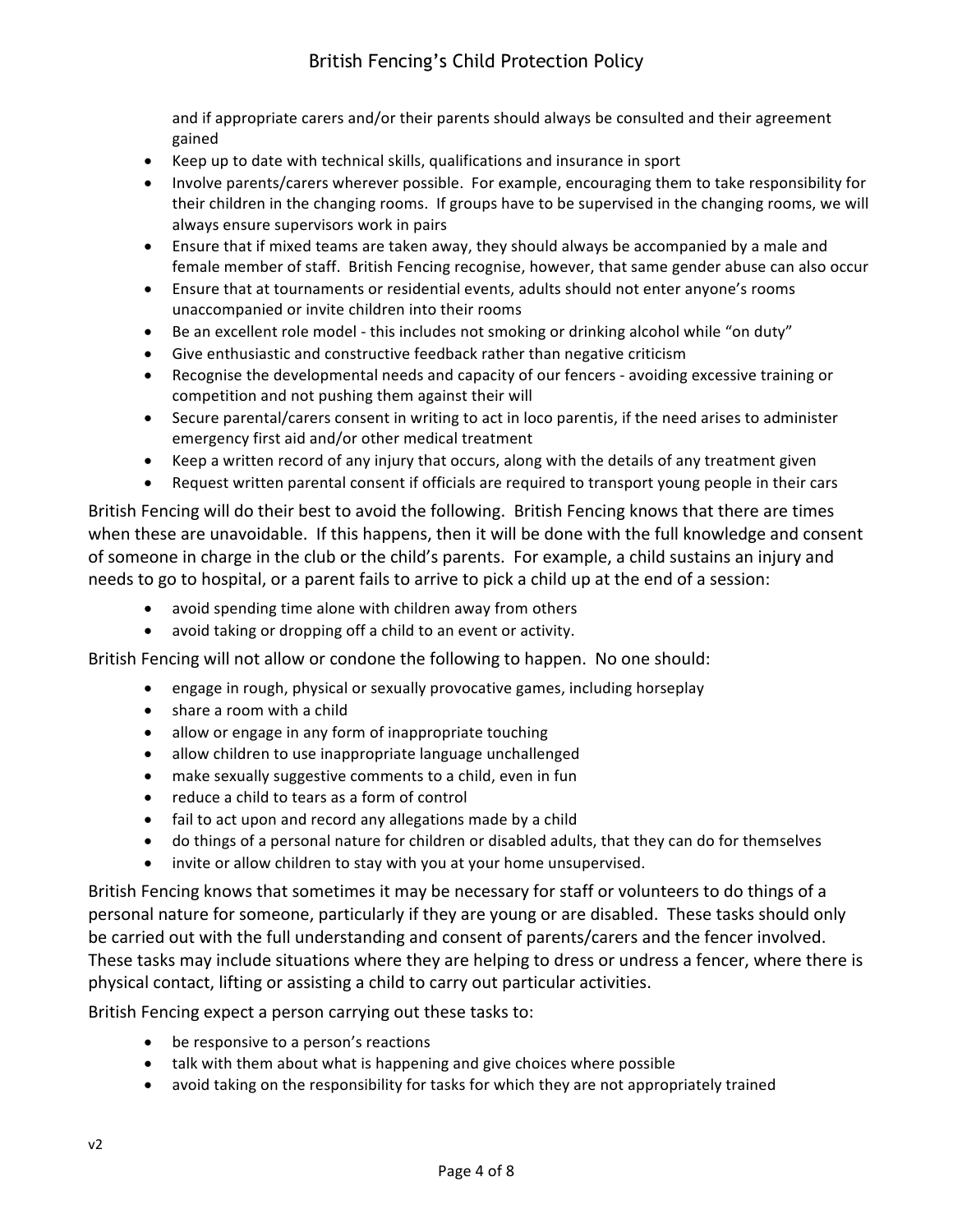# **Safeguarding Disabled Fencers**

Research has shown that disabled children are up to 4 times as likely to be abused as a non-disabled child. Deaf and disabled children may be especially vulnerable to abuse for a number of reasons including:

- increased likelihood of social isolation
- $\bullet$  fewer outside contacts than children without a disability
- dependency on others for practical assistance in daily living (including intimate care)
- impaired capacity to resist, avoid or understand abuse
- speech and language communication needs may make it difficult to tell others what is happening
- limited access to someone to disclose to
- particular vulnerability to bullying

British Fencing will take particular care to protect their more vulnerable participants in fencing and take action if any information is given to us relating to a disabled participant

#### **Reporting and Recording an incident**

If any of the following occur, this should be reported immediately to the Club's Welfare Officer and the incident recorded. Parents of the child should be informed if:

- $\bullet$  a fencer is accidentally hurt by a coach, volunteer or official
- if he/she seems distressed in any manner
- if a player appears to be sexually aroused by your actions
- if a player misunderstands or misinterprets something you have done.

If you suspect abuse or poor practice then you must inform the club's Welfare Officer and provide them with a written report. This must be accurate and a detailed record should always be made at the time of the disclosure/concern. It should include the following:

- The child's name, age and date of birth of the child
- The child's home address and telephone number
- Are these your concerns or those of someone else
- The nature of the allegation. Include dates, times, any special factors and other relevant information
- Make a clear distinction between what is fact, opinion or hearsay and as far as possible use the child or words
- A description of any visible bruising or other injuries. Also any indirect signs, such as behavioural changes
- Details of witnesses to the incidents.
- The child's account, if it can be given, of what has happened and how any bruising or other injuries occurred.
- Have the parents/carers been contacted?
- If so what has been said?
- Has anyone else been consulted? If so record details
- If the child was not the person who reported the incident, have they been spoken to? If so what was said?
- Has anyone been alleged to be the abuser? Record details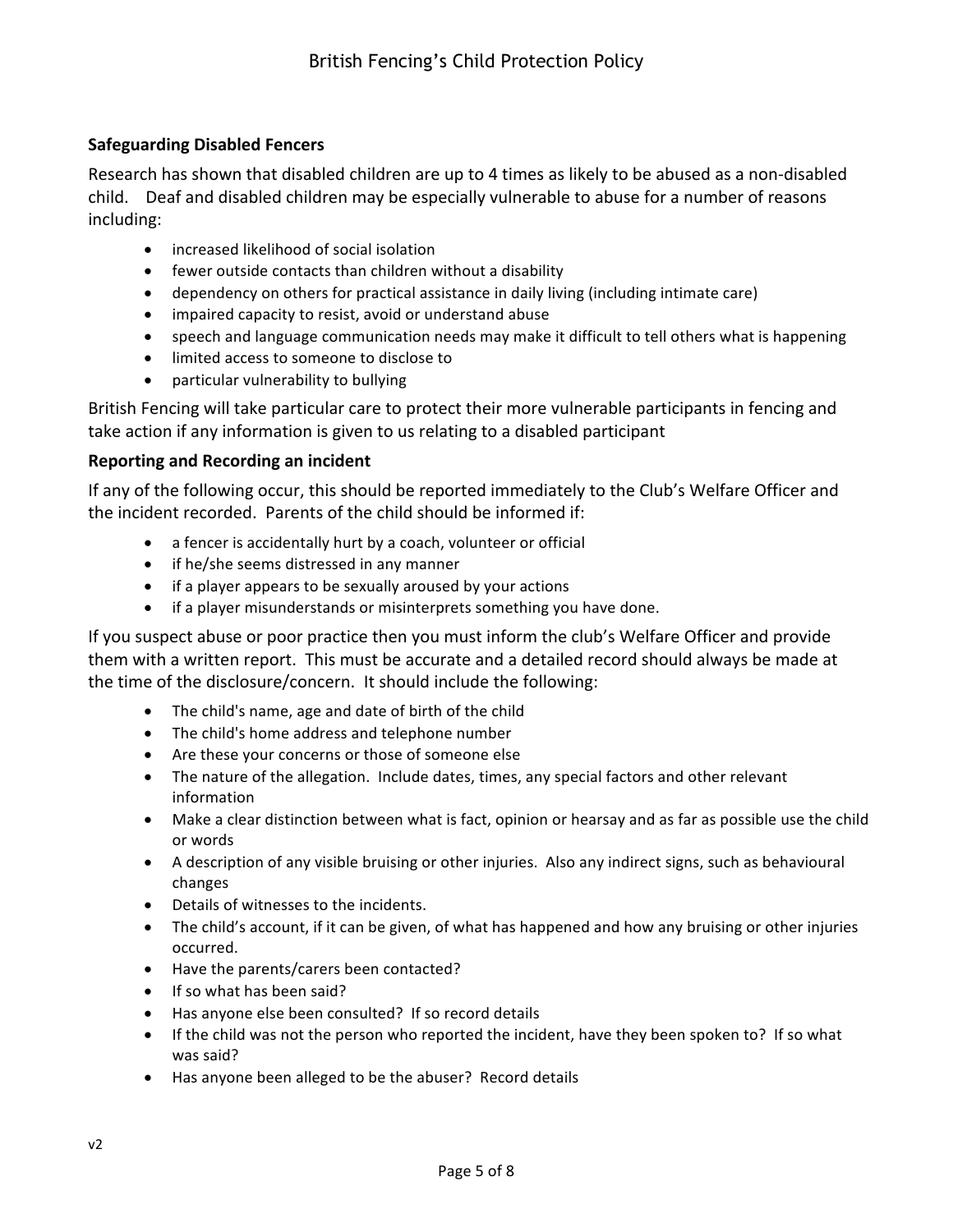• Where possible referral to the police or Children's Social Care should be confirmed in writing within 24 hours and the name of the contact who took the referral should be recorded

The first point of contact for any concerns of abuse should be to the Welfare Officer. Depending on whether the allegations arise from within fencing (ie about a coach or volunteer within a club) or is a concern from outside of fencing (ie about a relative or family friend) what happens next is slightly different. The flow diagrams below show the reporting process

# **Concerns within Fencing**



Once a concern is logged with British Fencing, in most instances, the case will be handed to a Case Management Group to decide on the best course of action. The Case Management Group may at any point refer the case to the statutory services or to British Fencing's Disciplinary Panel.